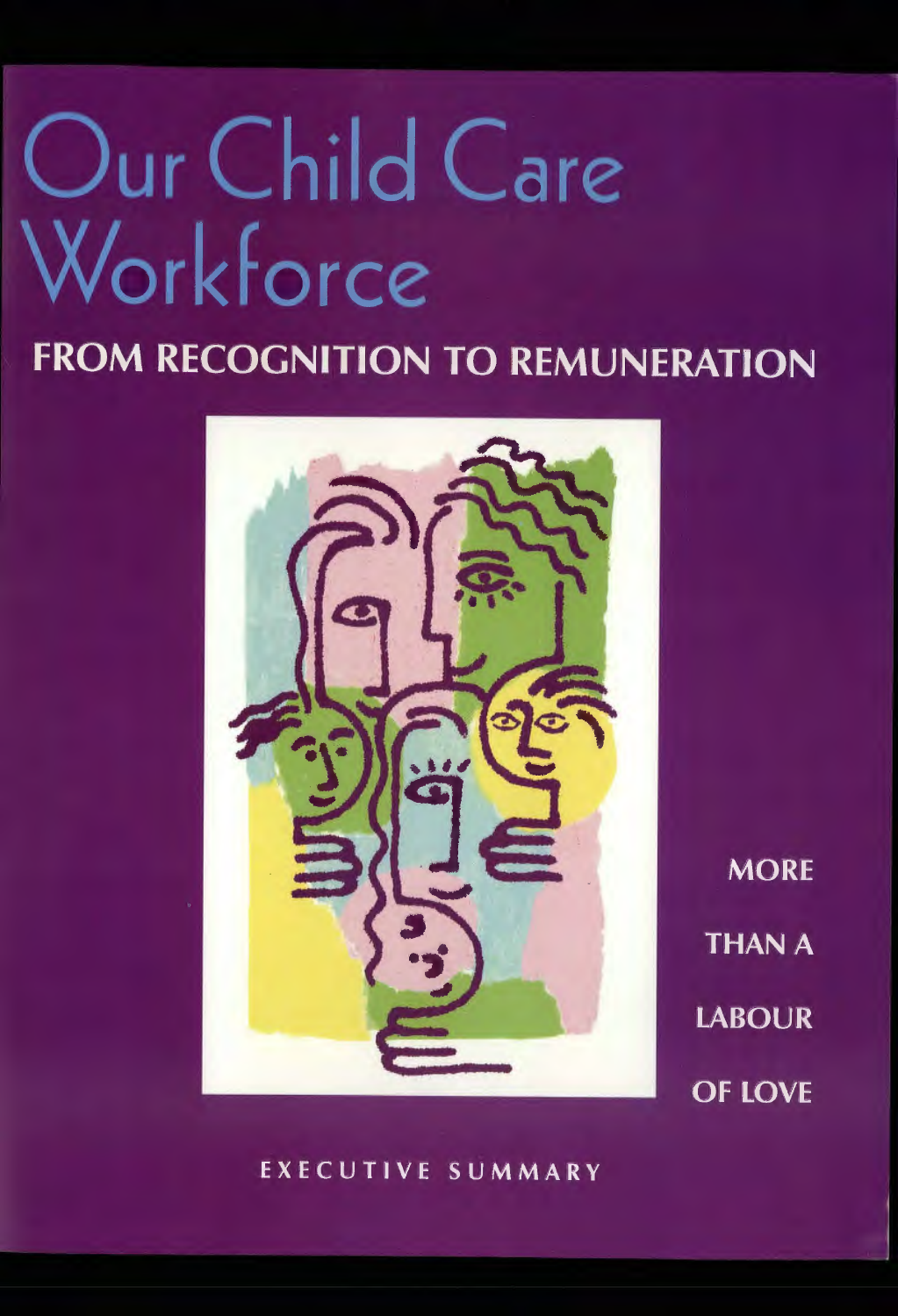### **Canadian Cataloguing in Publication Data**

Main entry under title:

Our child care workforce: from recognition to remuneration: a human resource study of child care in Canada: more than a labour of love: executive summary

Text in English and French Title on added t.p., inverted: Le secteur de Ia garde a l'enfance ISBN 0-9683704-2-X

1. Child care services-Canada. 2. Day care centres-Canada. 3. Child care workers-Canada. 4. Day care centres-Employees-Canada. I. Beach, jane II. Child Care Sector Study Steering Committee III. Title: Le secteur de la garde à l'enfance.

HQ778.7.C3B4333 1998 362.71'2'0971 C98-900578-XE

To obtain copies of Our Child Care Workforce: From Recognition to Remuneration, or for information about other related print material, please contact:

Child Care Human Resources Steering Committee  $c$ /o 100 - 30 Rosemount Avenue Ottawa, Ontario K1Y 1P4

Phone: (613) 729-5289 or 1-800-858-1412 Fax: (613) 729-3159 E-mail: cccf@sympatico.ca

 $\Longleftrightarrow$   $\blacksquare$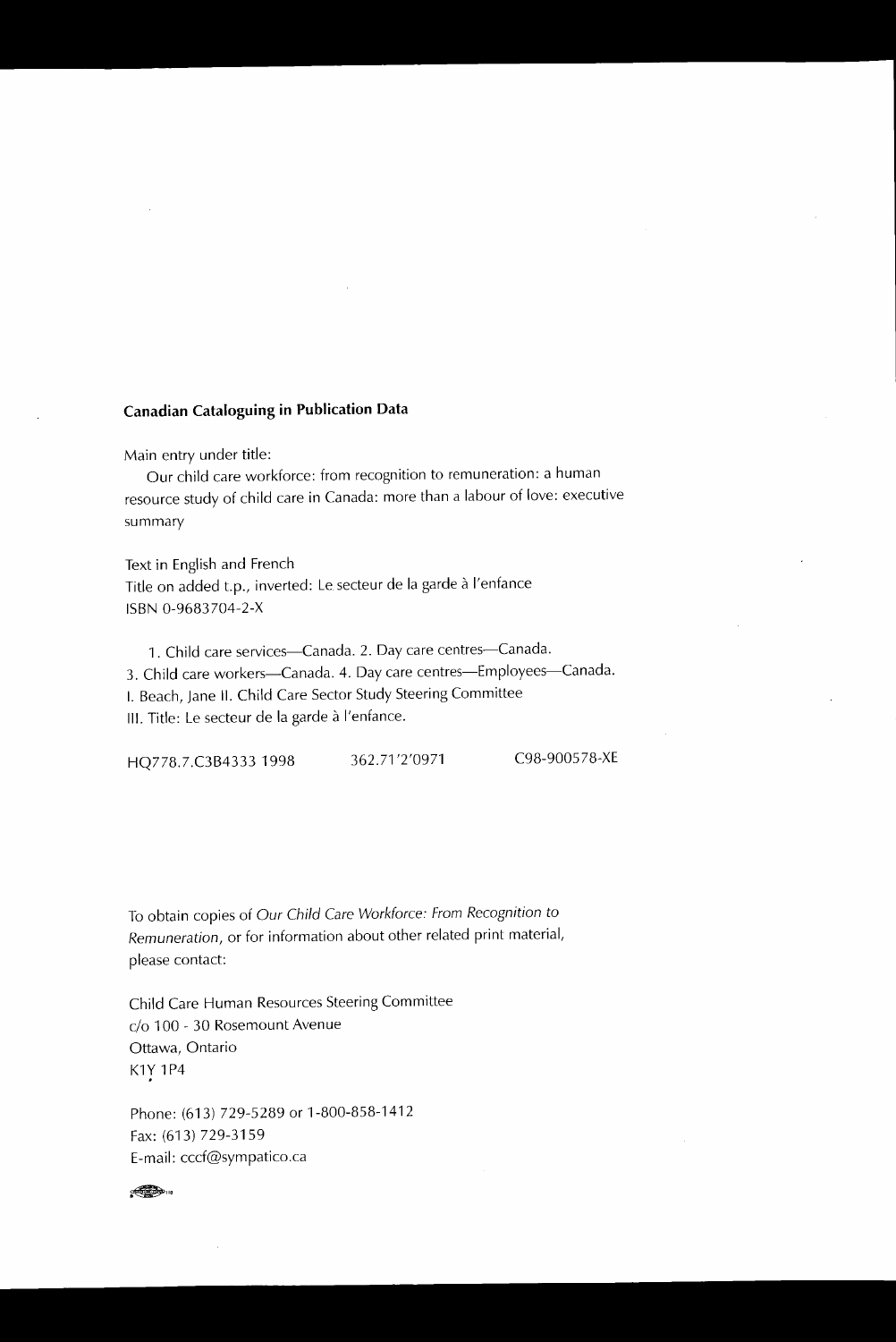ELIZABETH NORTON



## **More Than a Labour of Love**

Close to 1.4 million children in Canada are in some form of paid child care or use a related early childhood service. The majority of their caregivers are talented individuals who are dedicated to their work. As early childhood education research shows, good child care providers make a major contribution to children's long-term development, and to the social and economic well-being of families and society.

Yet our society places little value on the work and skills of the more than 300,000 providers, overwhelmingly women, who care for children during their critical formative years. Caregivers receive little public support, few resources and unacceptably low wages. The important

role they play in shaping our children's social, physical, emotional and cognitive development is not recognized or respected.

Our Child Care Workforce: From Recognition to Remuneration examines the challenges facing caregivers and the impact of these issues on child care in Canada. The study proposes recommendations to deal with the complex human resource issues in this sector.

Our Child Care Workforce was funded by Human Resources Development Canada and conducted by a team of researchers for a committee of child care sector representatives. It draws on existing knowledge and research in Canada and internationally, as well as new information collected through surveys, focus groups and interviews with representatives of the broader child care community.

### **A Sector Like No Other**

The study paints a picture of a richly diverse social sector that is vital to our society, but plagued by a lack of a coherent public policy and chronic underfunding. Child care organizations and individual caregivers share a strong commitment to providing consistent quality care, but they work in a sector characterized by fragmentation and fragility, with funding and regulatory support varying between the provinces and territories.

These difficult circumstances affect all aspects of child care—in particular its quality, availability and affordability—and are responsible for the key human resource issues facing the sector.

Unlike other Canadian social, health and education services, the costs of child care are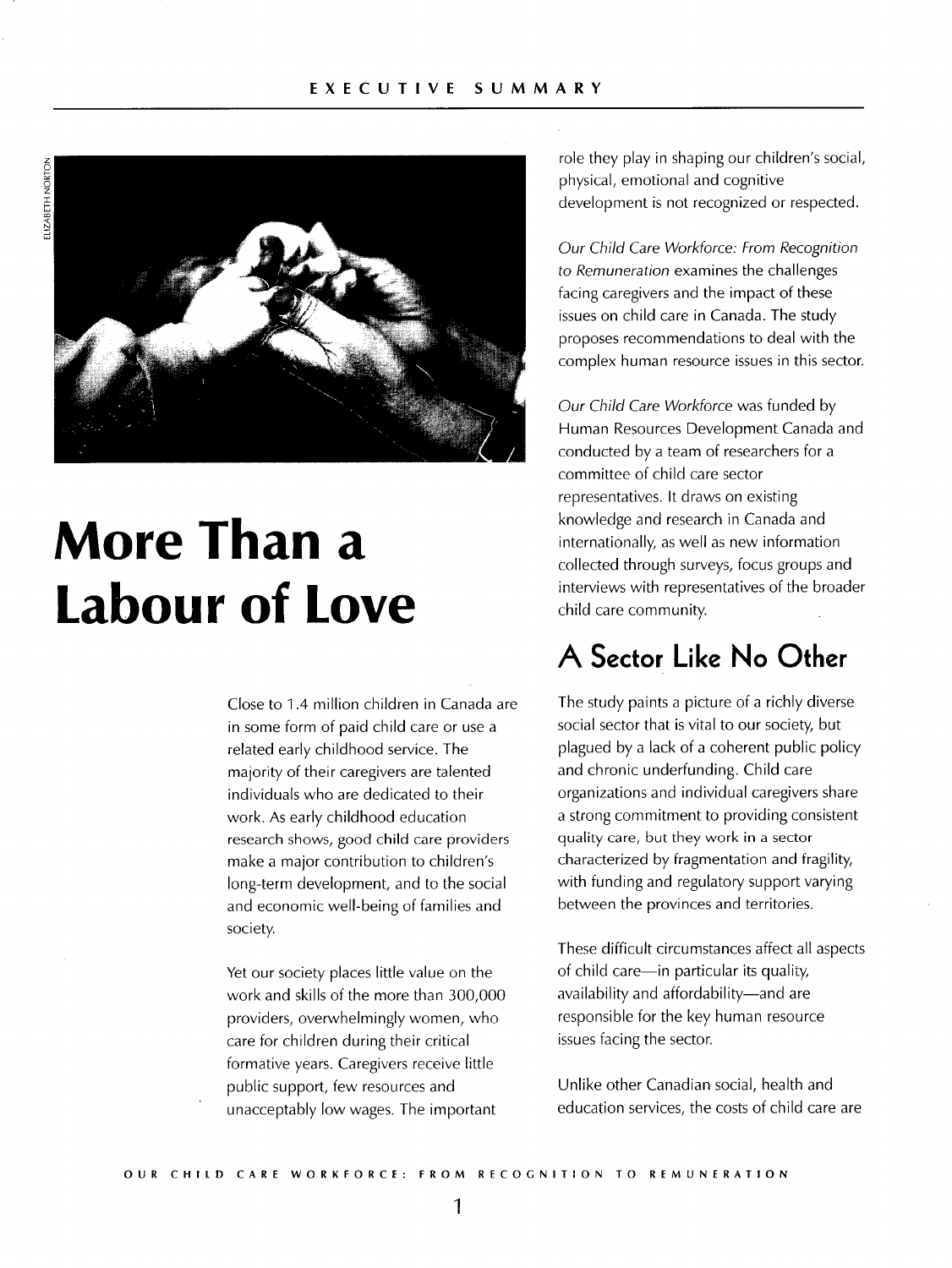largely considered the private responsibility of parents. This directly ties child care providers' wages to the ability of most parents to pay and, in turn, determines to a large extent the type, quantity and quality of services available.

### **The Caregivers**

Who are the caregivers examined in the study? They are the women who work in your neighbourhood child care centre or nursery school, or the women who provide care for children in their own homes or in the home of a child. Many work in settings regulated by provincial/territorial legislation, such as child care centres, nursery schools and family home care. The majority work in unregulated environments in their own homes or in the child's home. Caregivers have different levels of training and education. Some are self-employed, while others are employed by parents or organizations that provide child care.

Despite these variations, a competent caregiver in either home-based or centre-based environments will:

- plan a daily program which promotes positive child development;
- ensure that the physical environment and her caregiving practices promote children's health, safety and well-being;
- establish a partnership with parents that supports their responsibilities to their children;
- develop and maintain a responsive relationship with individual children and the group;
- relate to children fairly and equitably, and promote diversity to support their development within the context of family, culture and society; and
- work with other community members to support children's well-being.

| <b>CAREGIVERS AT A GLANCE, 1994-95</b>                                                                                                                                                                                                                                                                                                                                                                                                                                                                                                  |                                    |
|-----------------------------------------------------------------------------------------------------------------------------------------------------------------------------------------------------------------------------------------------------------------------------------------------------------------------------------------------------------------------------------------------------------------------------------------------------------------------------------------------------------------------------------------|------------------------------------|
| <b>Type of Care</b>                                                                                                                                                                                                                                                                                                                                                                                                                                                                                                                     | <b>Estimated No. of Caregivers</b> |
| <b>Unregulated Care</b>                                                                                                                                                                                                                                                                                                                                                                                                                                                                                                                 |                                    |
| <b>Family Child Care</b>                                                                                                                                                                                                                                                                                                                                                                                                                                                                                                                | 155,000                            |
| In the Child's Home                                                                                                                                                                                                                                                                                                                                                                                                                                                                                                                     | 115,000                            |
| School-Aged Centre-based Care Not Regulated by Province                                                                                                                                                                                                                                                                                                                                                                                                                                                                                 | 6,000                              |
| <b>Regulated Care</b>                                                                                                                                                                                                                                                                                                                                                                                                                                                                                                                   |                                    |
| Child Care Centres and Nursery Schools                                                                                                                                                                                                                                                                                                                                                                                                                                                                                                  | 42,000                             |
| Regulated Family Child Care                                                                                                                                                                                                                                                                                                                                                                                                                                                                                                             | 15,000                             |
| Total                                                                                                                                                                                                                                                                                                                                                                                                                                                                                                                                   | 333,000                            |
| Sources: Calculations based on data from Canadian National Child Care Survey of 1988 and Cycle 1 of the National Longitudinal Study of Children<br>and Youth of 1994-95; school-age centre-based care not regulated by the province-figures come from number of school spaces in Alberta and<br>Quebec reported in Child Care - Provinces and Territories 1995, Childcare Resource and Research Unit, 1997, and assumes a staff:child ratio of 1:15.<br>It does not include staff who may be working in school-age recreation programs. |                                    |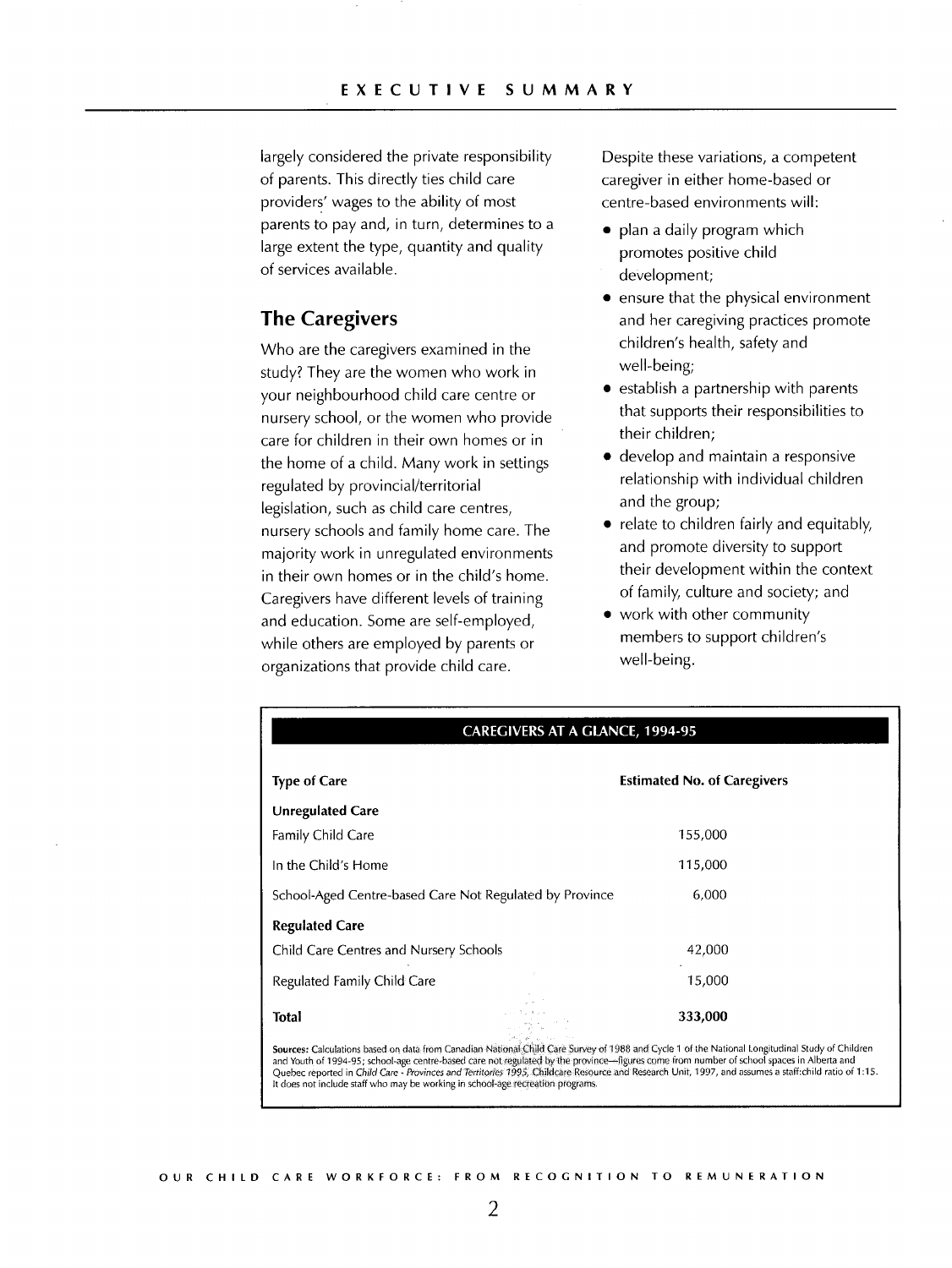## **The Caregiving Context**

While child care providers are not a homogeneous group, they have shared interests and concerns arising from the complex range of issues that shape this sector. These issues provide the context for the urgent need for a child care human resource strategy.

#### Our Child Care Workforce notes:

•~ *Concerns about quality child care*  High quality child care has a positive and strong influence on early childhood development. Child care providers, c•rganizations and researchers are concerned that many child care settings in Canada are not providing optimal environments for young children. Government regulation is important in this area, yet no province or territory provides an adequate legislative or funding framework for high quality child care.

#### II• *Child care options limited*

Research shows that many parents prefer regulated child care settings. However, regulated child care options are limited. Parents are often forced to choose their child care based on cost and availability, instead of what best meets their family's needs.

#### •· *Funding inadequate*

Government funding levels and eligibility criteria for subsidies to help defray the costs of regulated child care often exclude all but the lowest-income families. Families with

higher incomes find it difficult to afford the cost of regulated care without some form of assistance. Even the federal income tax Child Care Expense Deduction-a form of direct funding to parents-benefits mainly those in higher tax brackets, leaving families with middle incomes to shoulder the major child care cost burden.

<sup>~</sup>*The need for more career opportunities*  Under current government funding and policy arrangements, about 38,000 new child caregivers will be needed per year to meet the projected growth of the child population and labour force participation of parents. But increasing needs for culturally sensitive child care practices, and part-time and flexible care to meet changing work patterns, will increase this number. As well, new government policies and funding initiatives in early childhood education, and other early childhood services, such as kindergarten programs, early intervention and family support programs, will increase the total demand for caregivers.

### <sup>~</sup>*Lack of coordination in education and training*

Education requirements for the child care workforce vary across Canada and depend on the type of care provided. The report identifies many gaps in education and training curricula, the lack of appropriate training programs for a broader range of early childhood services, barriers to access to education (including cost and availability), and the limited ability to transfer credits between training institutions.

### <sup>~</sup>*Child care organizations strapped*

Child care organizations operate without the support of clear public policy and little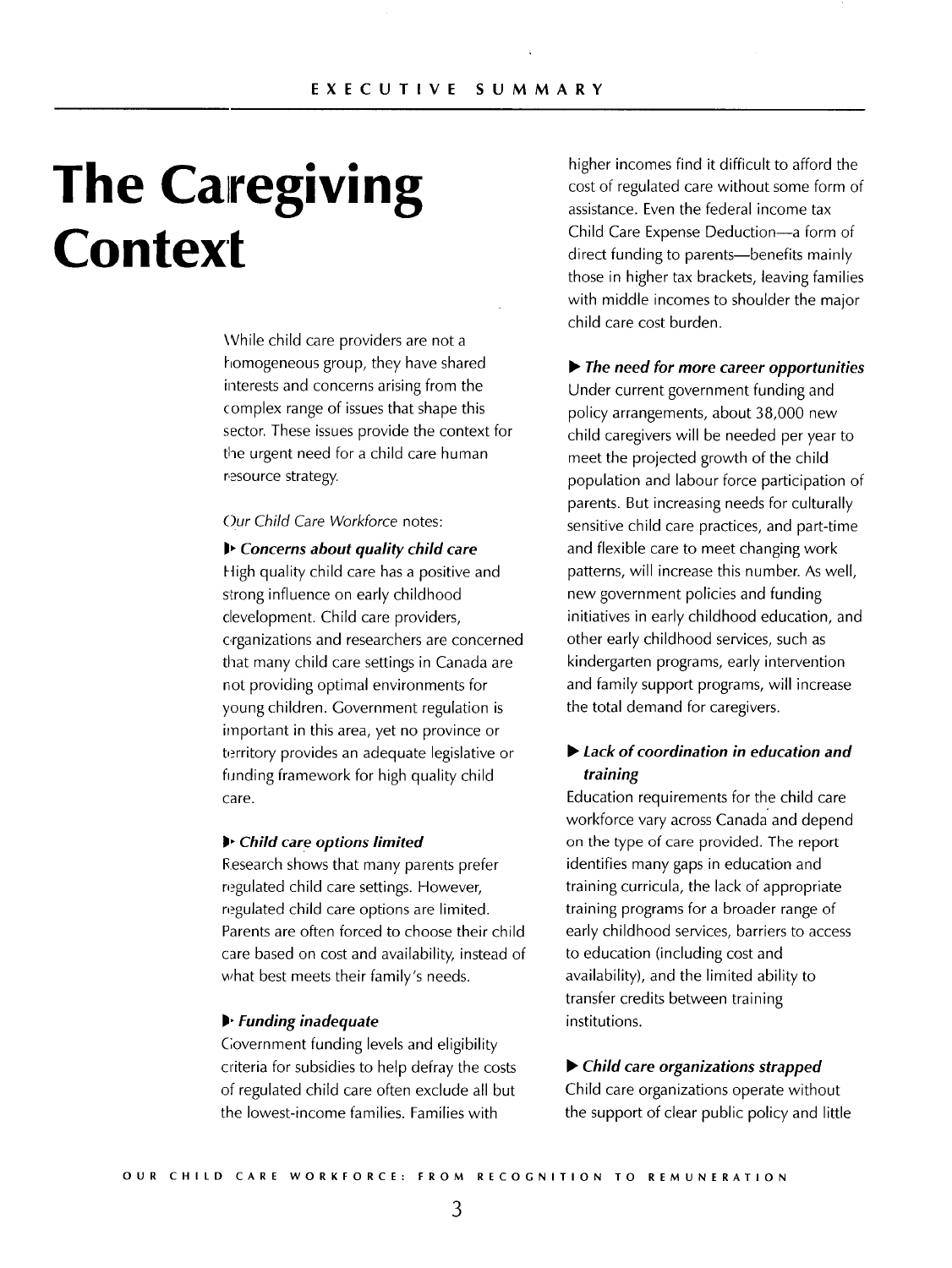or no public funding. Revenue generated by membership fees is insufficient to sustain the work of these organizations. This is because most caregivers do not belong to child care organizations and those who do cannot afford high fees. These factors restrict the ability of child care organizations to contribute to an effective, supportive infrastructure for caregivers, even though their responsibilities for training, professional development and enhancing quality are increasing.

## **Change Is Critical**

For the many caregivers who view child care as a career rather than a stop-gap job, and for governments, parents and others in society who are increasingly concerned about early childhood development and quality care, the need for dramatic change in this sector is crucial. This is particularly true for issues that affect the child care workforce, since the sector is so labour-intensive.

Our Child Care Workforce identifies major human resource challenges in the areas of work environment, skills and recognition for caregivers. While the task of making improvements to child care needs to be addressed in many ways by groups and individuals throughout the child care sector, there is an indispensable and key role for the public sector. Without a clear public policy and government support, the necessary changes cannot happen.

### **Ouality Care Needs Government Support**

Early childhood development researchers have identified a caregiver's skills, caring and consistent relationship with the children in her care as the most important elements in determining quality. It is well documented that high quality child care contributes to children's social, emotional, physical and intellectual development.

This is not news to child care providers. They are deeply concerned about the level of quality child care in Canada today. As Our Child Care Workforce shows, child care organizations representing caregivers from centre-based and home-based settings, advocacy groups and unions have long been in the vanguard of initiatives to improve the quality of care children receive. But the study also notes that without government support and financial investment in child care, especially in critical areas related to the workforce, these initiatives cannot hope to satisfy overall quality concerns in this sector.

**CHALL** ME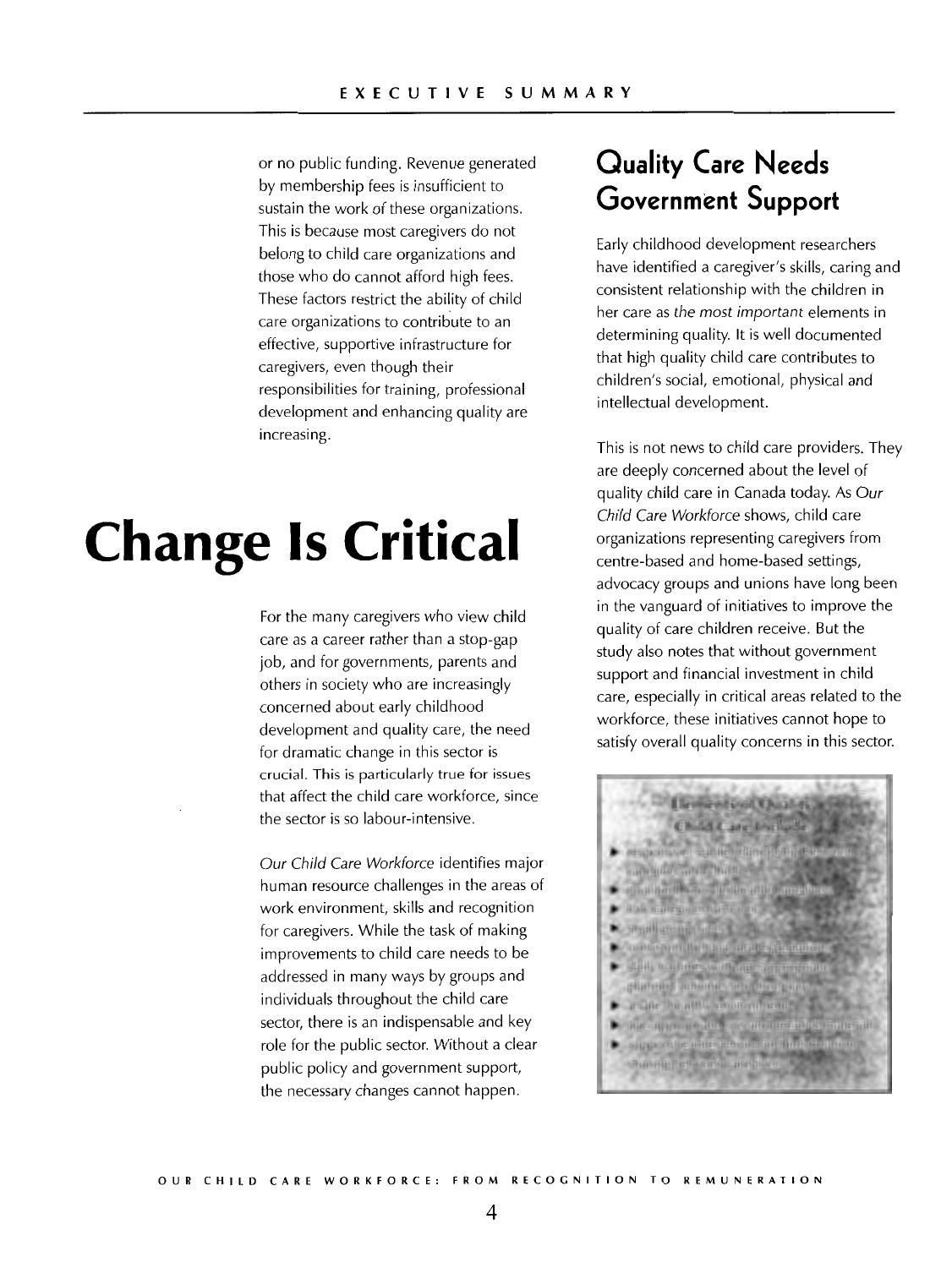ELIZABETH NORTON



## **Work Environment Challenges**

Caregivers are the key to high quality care, but the value society places on their work is low. By far the biggest work environment challenges have to do with pay, benefit levels and working conditions.

The incomes of all caregivers-whether they work in centres, provide family child care or work in in-home settings-are low by any standard. They perform work that was unpaid "women's work" before women

entered the workforce in large numbers, and this contributes to the climate of wage discrimination child care providers face. But the greatest barrier to equitable compensation is the lack of a coordinated system of public funding, which places the burden of paying for child care on individual families.

There are government subsidies for some low-income families and some government operating funds in regulated child care, but most of the cost of child care is paid for by fees charged to parents.

### ~Fees *high*

Child care fees are high for families, especially young families with small children, whose absolute incomes have declined markedly over the past 20 years. For example, average fees for a three-year-old in regulated care in Ontario range from \$460 per month to \$753 per month, depending on the location and size of the community. Parents are often forced to choose child care options which are cheaper-and where caregivers are paid less-because that is all they can afford.

### Meeting Work Environment Challenges

Government funding is essential to make quality child care affordable and accessible to Canadian families. Caregivers must have fair wages, adequate retirement and other benefits, and good working conditions so that they will be attracted to the profession and stay. In-home caregivers should be protected by employment standards and minimum wage legislation.

### <sup>~</sup>*Low wages subsidize child care*

In 1991, a full-time caregiver with postsecondary education providing child care in the child's home earned on average just over \$12,000 annually. Her counterpart in a child care centre earned less than \$19,000. In 1996, the net average annual self-employed income of caregivers in regulated family child care was \$8,400. By contrast, the average annual salary for kindergarten and elementary teachers with postsecondary education in 1991 was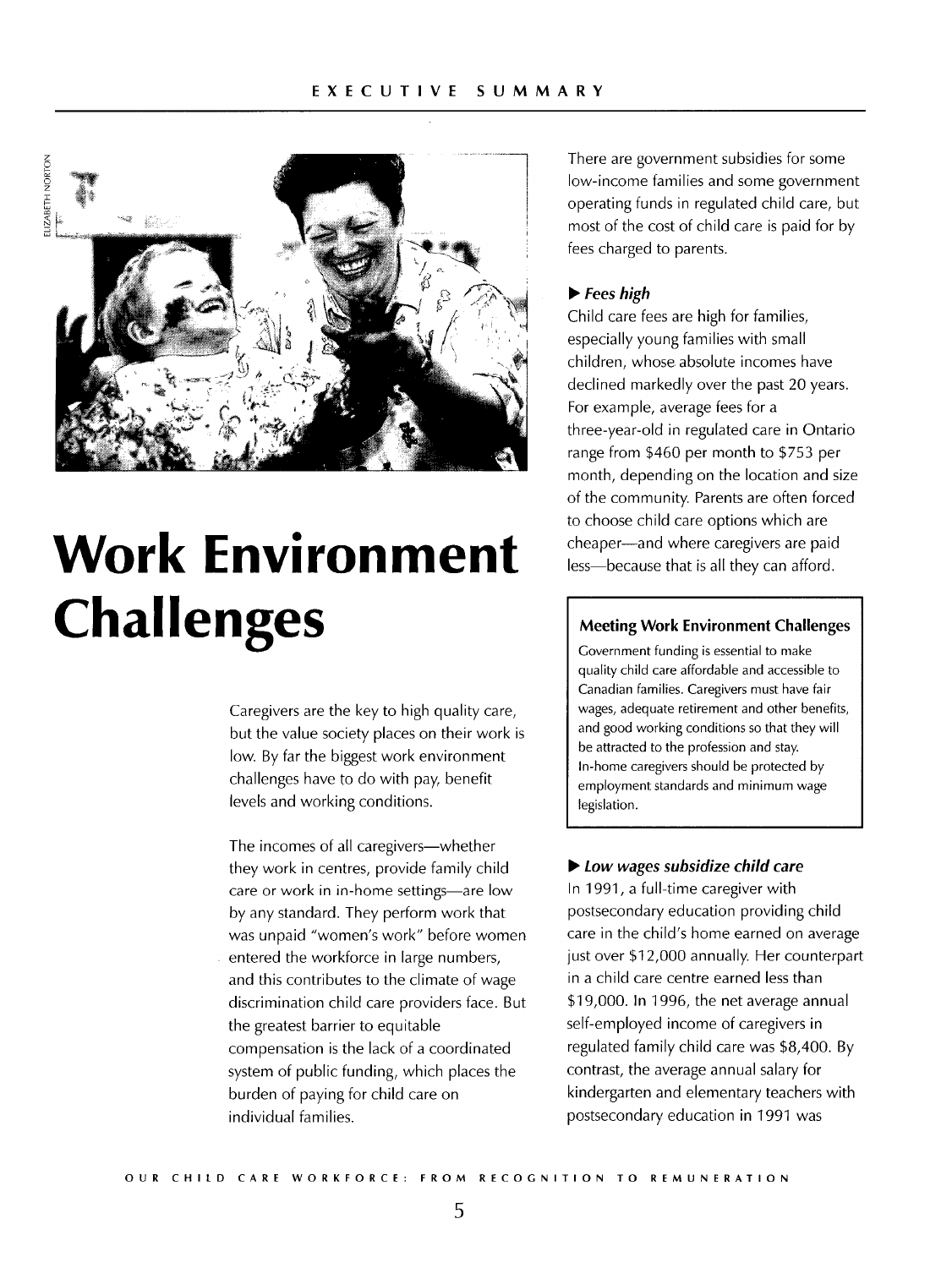nearly \$34,000. In effect, caregivers' low wages subsidize child care.

### ~ **Few benefits, many health and safety concerns**

Most providers derive a great deal of satisfaction from their work. But their benefits and working conditions leave a lot to be desired. The majority of caregivers do not receive paid benefits such as sick leave, retirement and pension plans, and medical benefits. They work long hours. Some are excluded from employment standards. They face higher than average risks of physical injuries, infectious illness and stress. These factors contribute to caregiver turnover, which has a negative impact on quality care.

## **Skills Challenges**

Research shows that a caregiver's skills affect quality care and child development outcomes. No matter what the child care setting, training and education, particularly in child development and early childhood education, increase caregivers' skills and competence.

The variety of settings where child care is delivered provides a special challenge when looking at ways to increase caregivers' overall skill levels through training and education. In addition, there are practical skills gained through a caregiver's work experience that need to be recognized in training and education programs.

Those who work in the child care sector agree about the benefits of improved skills for quality care. Increased training and education would also enable caregivers to work in related early childhood services as members of an early childhood workforce.

### ~ **Inconsistent requirements**

Educational requirements for caregivers in child care centres vary. No province or territory requires all caregivers in child care centres to have related postsecondary education credentials. On average, centre-based caregivers have more educational qualifications than required by government legislation.

### ~ **Different needs for home-based child care**

Caregivers in home-based child care need and want more training and education opportunities specifically designed for them. While project initiatives and introductory and certificate training in colleges and family child care agencies are offered, they fall far short of the demand. To further complicate the issue, there has been less work done than in centre-based care

Meeting Skillvery Training and led in **ODSULPHINGHT drinights/thirds** connel Weisel Faind to sal Mr. and a sufficient and New Hispetters of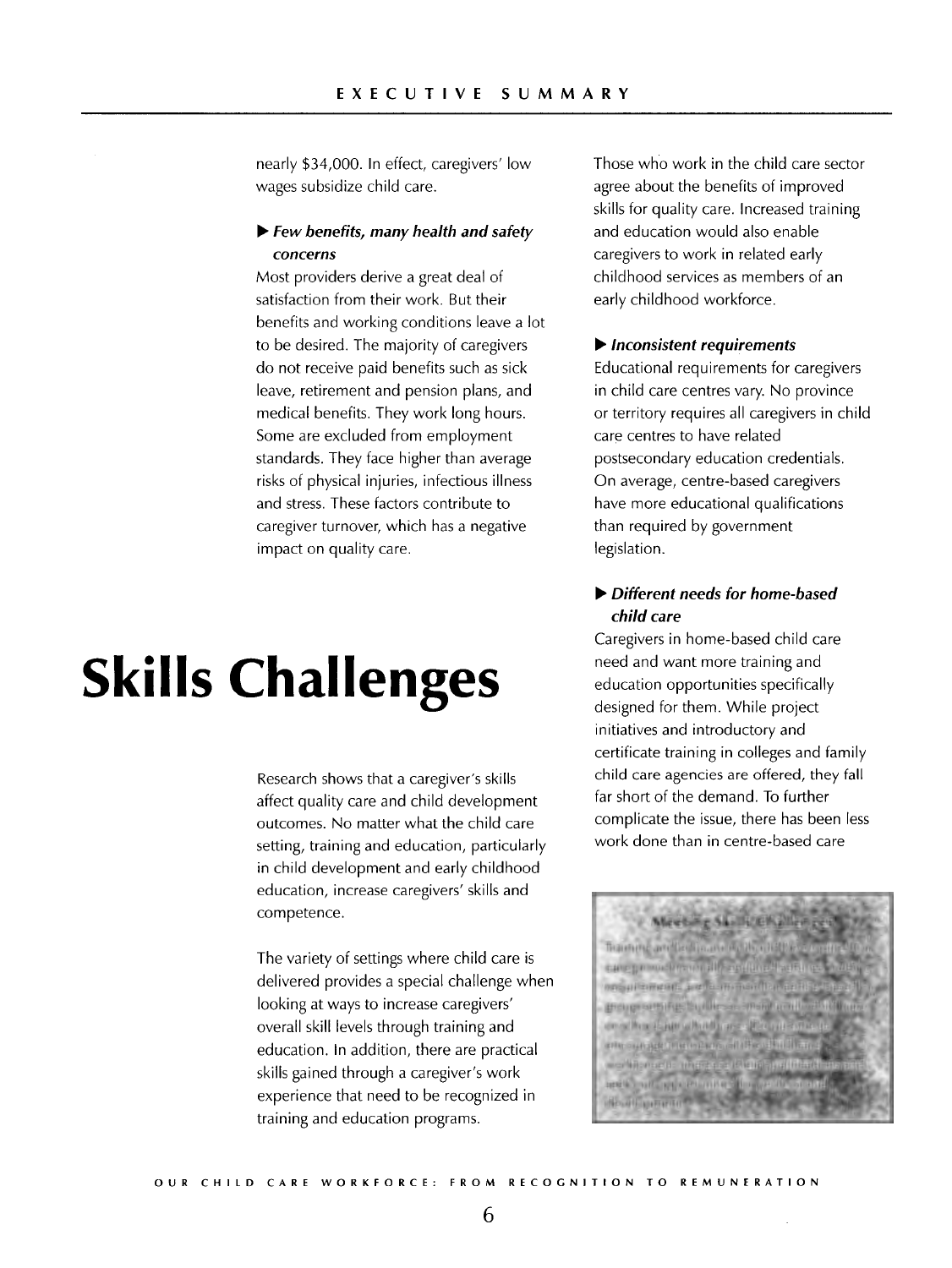### **EXECUTIVE SUMMARY**



about what constitutes good training and education for caregivers in family child care, and how it should be delivered and supported.

### <sup>~</sup>*Additional skills*

Caregivers need more skills to guide children with behaviour challenges, provide culturally sensitive care and inclusive care for children with special needs, and to work with young children in changing environments which include different work patterns and part-time and flexible child care arrangements.

#### <sup>~</sup>*Too many barriers*

Caregivers often find it difficult to participate in postsecondary early childhood education (ECE) programs. In many cases, they cannot transfer credits from one institution to another. There is limited recognition of credits among institutions either within or across provincial/territorial jurisdictions.

### Meeting Skills Challenges

Posisscondary institutions music

- $\triangleright$  provide coordinated training and education opportunities for the early childhood workforce,
- $\triangleright$  expand their focus from centre-based preschool care to a full range of early childhood services and family support programs,
- $\triangleright$  provide additional courses to meet the learning needs of caregivers in all child care settings,
- $\triangleright$  develop better transfer and credit procedures, and
- $>$  reduce the banders which limit access to training for some populations.

Access to quality training opportunities continues to be an obstacle, particularly for those who live in isolated or rural communities.

<sup>~</sup>*Child care organizations do their part*  Despite scarce resources, child care organizations provide professional development and training through newsletters, journals, workshops,

conferences and courses to thousands of caregivers. Closer collaboration and coordination of these efforts could increase their distribution across the workforce and improve caregivers' access to these activities.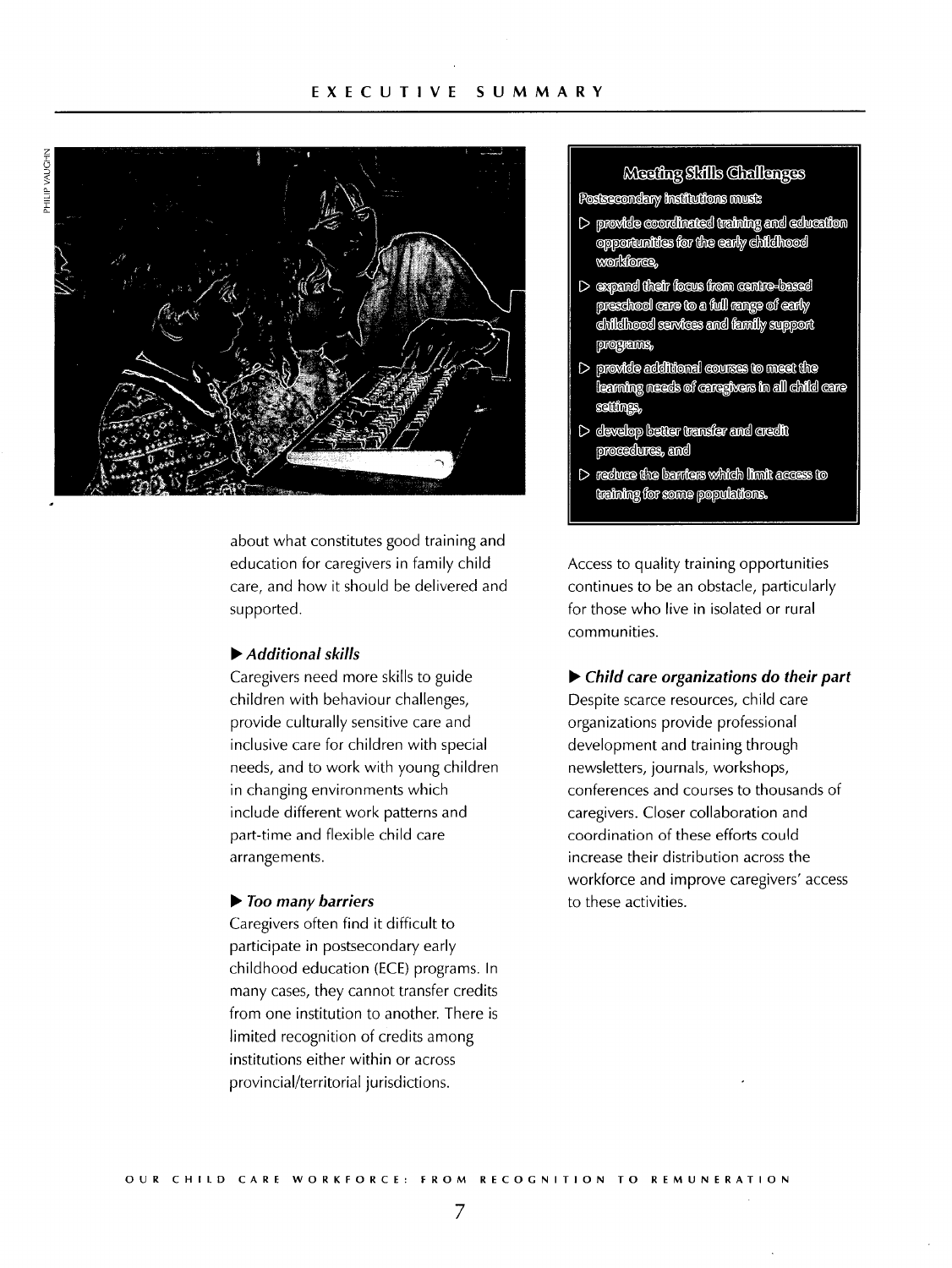

## **Recognition Challenges**

The prevailing approach to child care in North America is that it is a private responsibility of families and, more specifically, the woman's responsibility within the family. Add to this the inconsistency of public policy and meagre public funding, and it becomes clearer why our society demonstrates so little respect for child care providers; why we do not regard child care providers as working in a distinct occupation requiring substantial child development knowledge and practical skills; and why the child care workforce is so poorly paid.

However, there are some signs of change. Canadians, particularly parents, are

becoming aware of the importance of early experiences in setting the life course of young children. Government and non-government initiatives to support early childhood development are growing.

Caregivers need an infrastructure to support their growth as part of an early childhood workforce and to broaden their scope beyond child care settings. Non-government child care advocacy and professional organizations and unions are vehicles that caregivers can use to give their issues more visibility.

These organizations give voice to the needs and goals of their members, develop and deliver training and professional development programs, raise public awareness of the sector, undertake research projects, inform public policy and contribute to the professionalism of the field.

### .... *Advocating for a comprehensive system*

Advocacy organizations have focussed on securing a publicly funded, affordable child care system, improving the working environment-particularly the compensation-of caregivers and on increasing public awareness of the value of a competent workforce and early childhood services.

### .... *Unionizing to improve wages, working conditions and quality*

The level of unionization of caregivers remains relatively small, but it does contribute to increased recognition, improved wages, benefits and working conditions, and protections for standards of quality practice.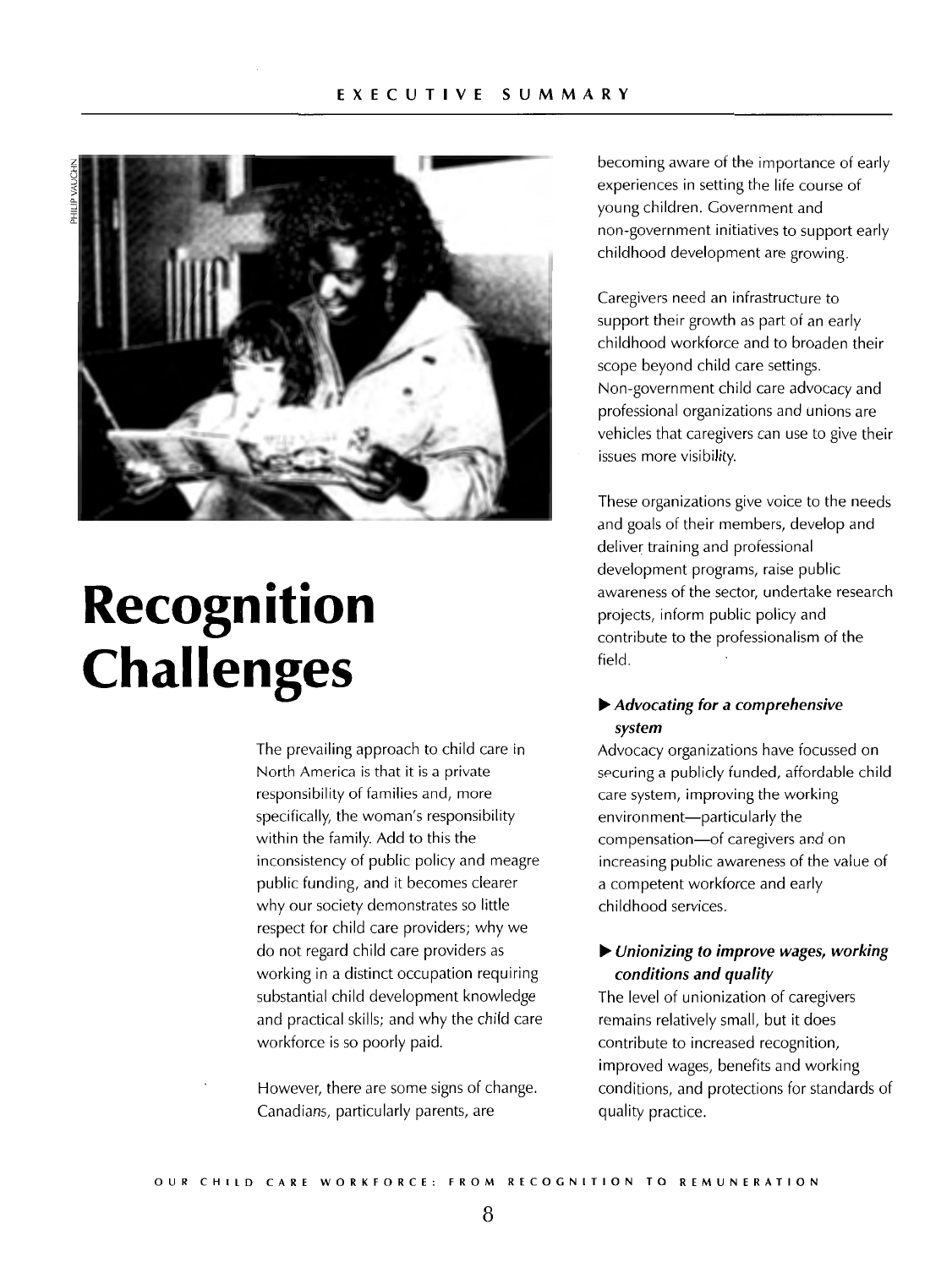

### **IIJII> A professional framework**

Many caregivers want a professional framework that will recognize and value both education credentials and experience, and that is inclusive of all members of the child care workforce. Many provincial/territorial and national child care organizations are active in exploring and implementing mechanisms to promote quality child care, such as codes of ethics, standards of practice, professional development opportunities, training, certification and accreditation processes.

## **Moving Forward**

Our Child Care Workforce is framed around strong agreement on the urgent need to improve the quality, accessibility, affordability and accountability of child care in Canada. A human resource strategy for caregivers is integral to reaching these goals. It is a key component of the overall strategy for better child care, which includes:

- supporting public policy, legislation and funding to enhance child care quality and make it accessible to all children,
- advocating for fair compensation and good working conditions for caregivers,
- continuing to build a professional framework to support the child care workforce,
- increasing the accessibility and relevance of education and training in child development and early childhood education, and
- encouraging the pursuit of a pragmatic research agenda to support public policy development in the child care sector.

The recommendations in the study set the stage for the child care workforce to move forward.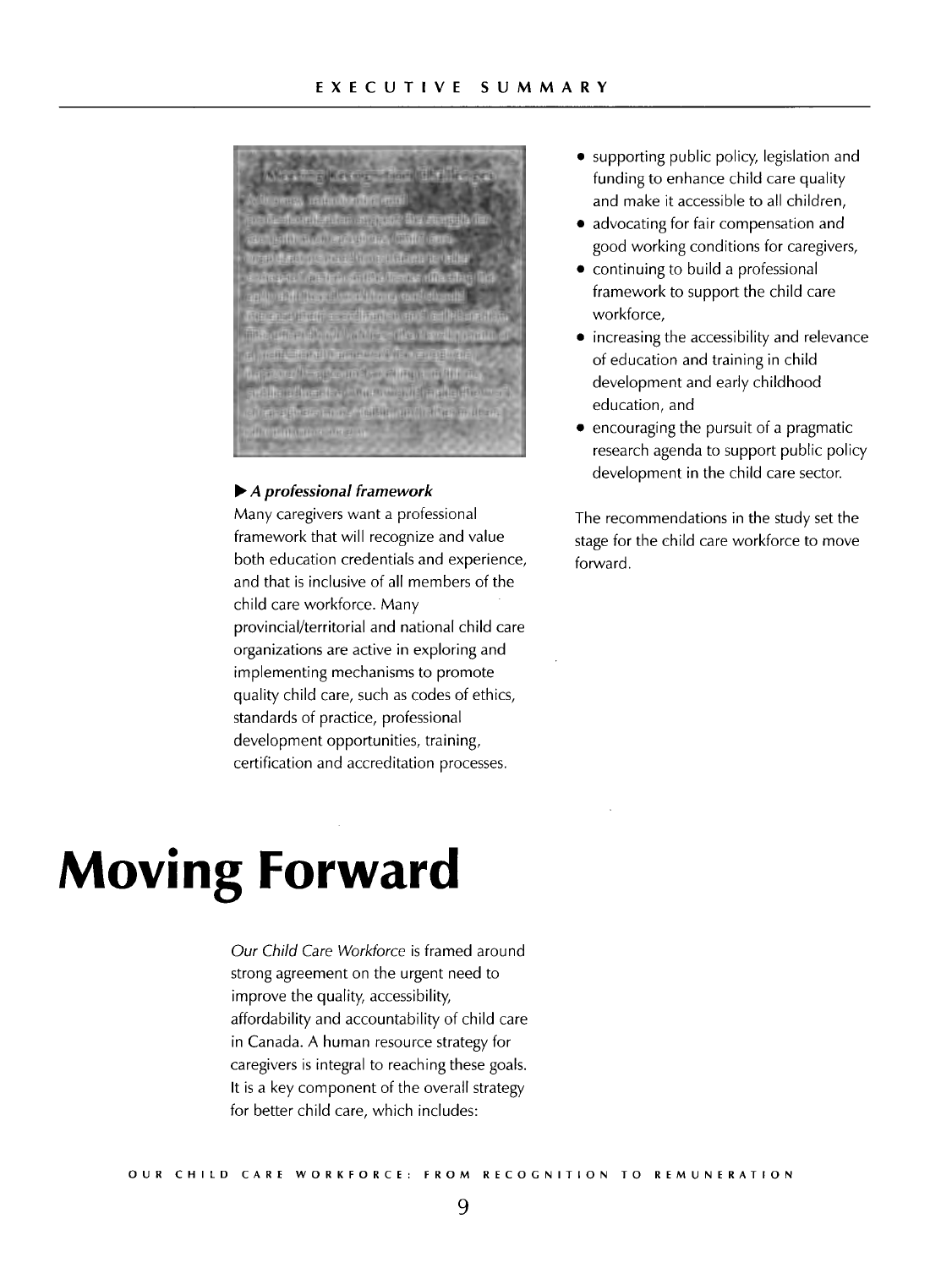



## **Recommendations**

## **Summary of Recommendations**

Child care services in Canada have been developed in an ad hoc manner. They have always been fragile and vulnerable to ever-changing fiscal and political priorities. Coherent and coordinated public policy and funding are needed to develop and sustain the high quality child care and related services that should be available to our children. Only as the promotion of quality child care *moves* forward on Canada's political, social and financial agenda can the human resource needs of those who work within the sector be met.

The recommendations in *Our Child* Care *Workforce* are many and far-reaching, because so much still needs to be done to ensure high quality, affordable, accessible child care services in Canada. These recommendations reflect an expectation of shared authority and shared responsibility. They offer advice for governments, as well as for child care organizations, postsecondary institutions providing child care education, caregiver employers and individual members of the child care workforce. They ask for a commitment to quality child care and to the caregivers who are critical to its provision.

## **Public Policy, Legislation and Funding**

The future of the child care workforce depends in large measure on public policy and decisions about future investments in child care. Croups and individuals in the child care sector by themselves cannot possibly address the complex issues facing this sector. They urgently need the commitment of public policy to enhance quality child care.

**A commitment to affordable, accessible quality care and the value of a well-paid, competent and stable workforce.** 

Implement an integrated policy framework-with goals, targets, timetables and follow-up-and provide sufficient funding for child care and related early childhood education services.

*Leadership is primarily the responsibility of the federal government, in collaboration with the provinces and territories and First Nations Peoples.* 

 $\boldsymbol{2}$ 

Create adequately funded government branches or departments to oversee the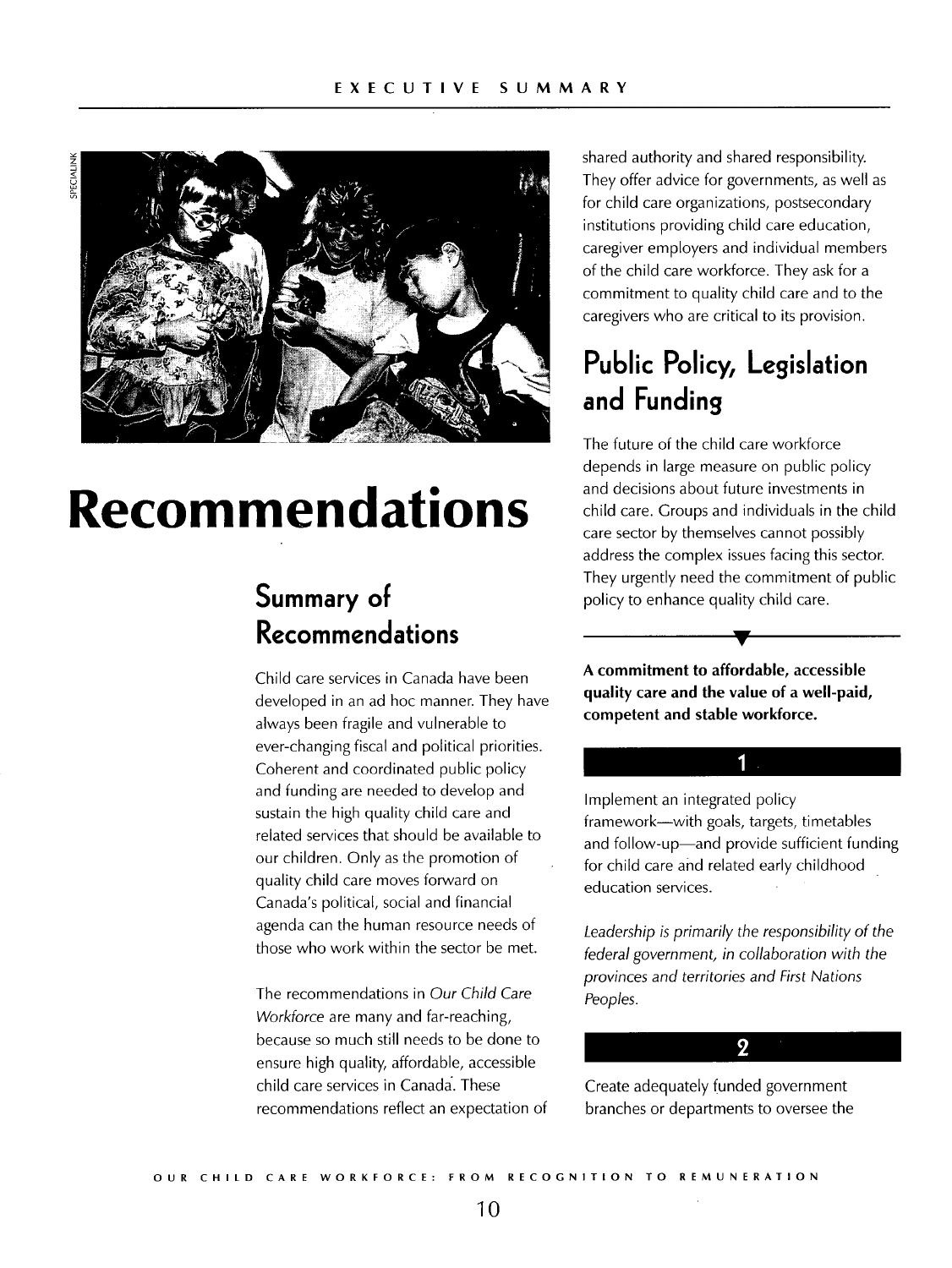coordinated development and delivery of child care and other early childhood services.

*Leadership is* a *shared responsibility of th federal, provincial and territorial governments.* 

### 3

Direct public funding for child care training and education at the postsecondary level to public and non-profit organizations which have been approved and/or accredited to support child care training.

*Leadership is primarily the responsibility of the provincial and territorial governments.* 

### **A commitment to child care that meets the changing needs of today's labour market.**

4

Explore and appropriately fund and staff innovative models of service delivery which meet the needs and realities of all families in Canada.

*Leadership is primarily the responsibility of the child care community, with appropriate support from provincial and territorial governments.* 

### **Infrastructure**

There is no stable infrastructure to meet the current and future needs of the child care sector and address human resource issues. This reality is reflected both in government and in non-government organizations where the lack of support has resulted in a fragile, under-resourced "non-system."

**A commitment to a stable infrastructure for child care and related early childhood services.** 

## 5

Explore the establishment of a Sector Council to address human resource issues in child care.

*Leadership is primarily the responsibility of the child care community with appropriate support from the federal government.* 

### 6

Establish and sustain ongoing grant programs to voluntary child care organizations to strengthen, enhance and expand their role in developing and supporting the child care workforce.

*Leadership is* a *shared responsibility of the federal, provincial, territorial and municipal governments.* 

### Develop systems and processes to ensure an ethical, accountable and responsible child care workforce.

7

*Leadership is primarily the responsibility of the child care community.* 

### **Wages, Benefits and Working Conditions**

Caregivers are the single most important factor in ensuring the quality and availability of child care. Good wages, benefits and working conditions will attract and retain qualified child care providers and go a long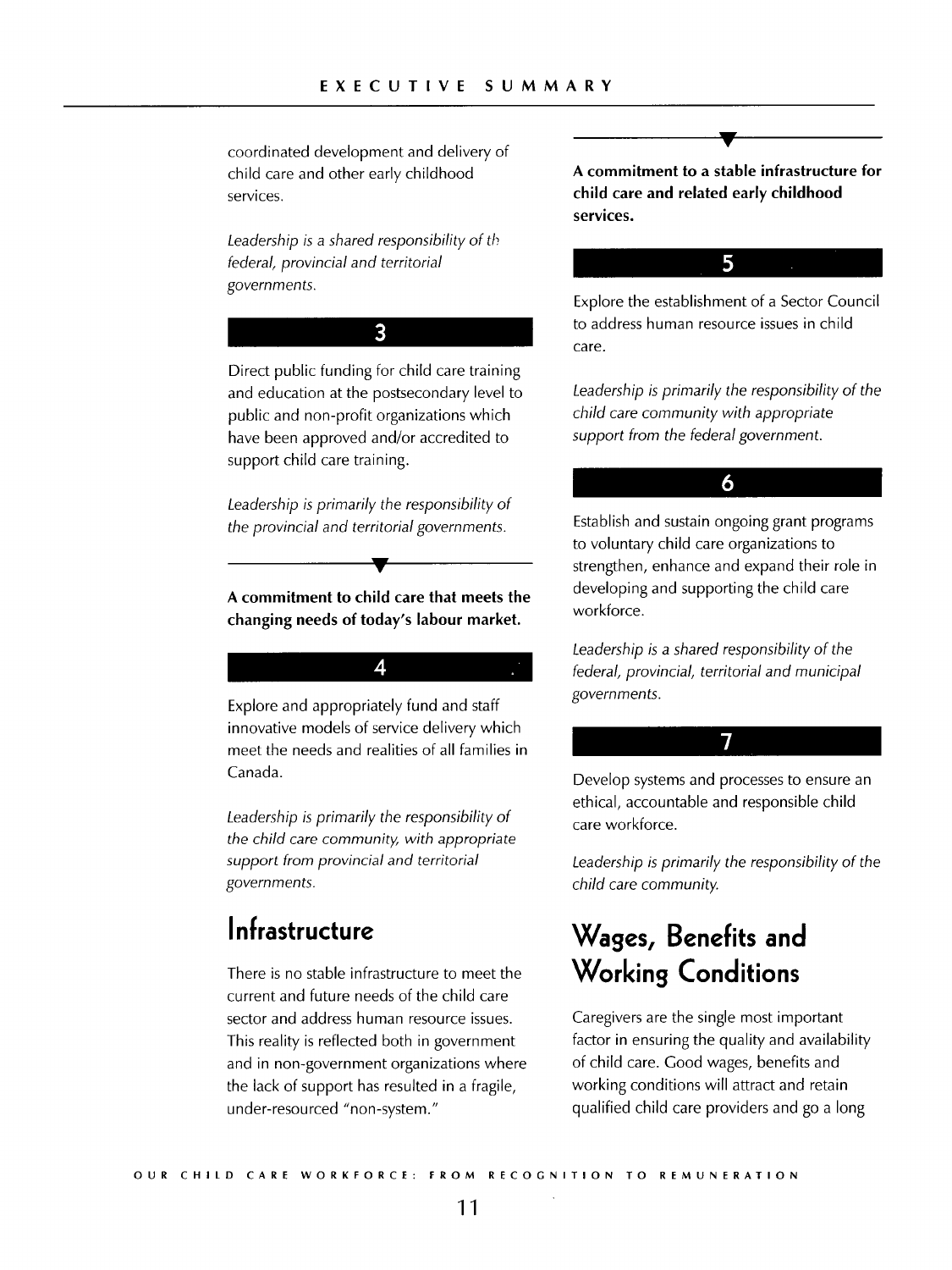way to recognizing the value of child care as an occupation.

**A commitment to equitable** wages, **benefit levels and working conditions.** 

Develop goals and strategies for improving wages, working conditions and benefits by:

8

- initiating a worthy wages campaign to highlight the issues of caregiver wages and working conditions.
- documenting variations across regions, settings and auspices.
- studying the relationship of wages and benefits to public funding.



• investigating potential strategies, such as gender-sensitive organizing approaches, sectoral bargaining, unionization, professionalization, strengthening of training requirements and legislated pay equity.

*Leadership is primarily the responsibility of the child care community, in partnership with labour groups, women's organizations and other equity-seeking groups.* 

### 9

Advocate for improvements to employment legislation, such as minimum wage, paid sick leave, family responsibility leave and other related benefits.

*Leadership is primarily the responsibility of the child care community in partnership with labour groups, women's organizations and other equity-seeking groups.* 

### 10

Examine strategies to improve working conditions and address issues specific to the Live-in Caregiver Program.

*Leadership is primarily the responsibility of the child care community in partnership with labour groups, women's organizations and other equity-seeking groups.* 

### 11

Explore and advocate for appropriate coverage for the child care workforce under employment standards, occupational health and safety legislation and other employment-related legislation.

OUR CHilD CARE WORKFORCE: FROM RECOGNITION TO REMUNERATION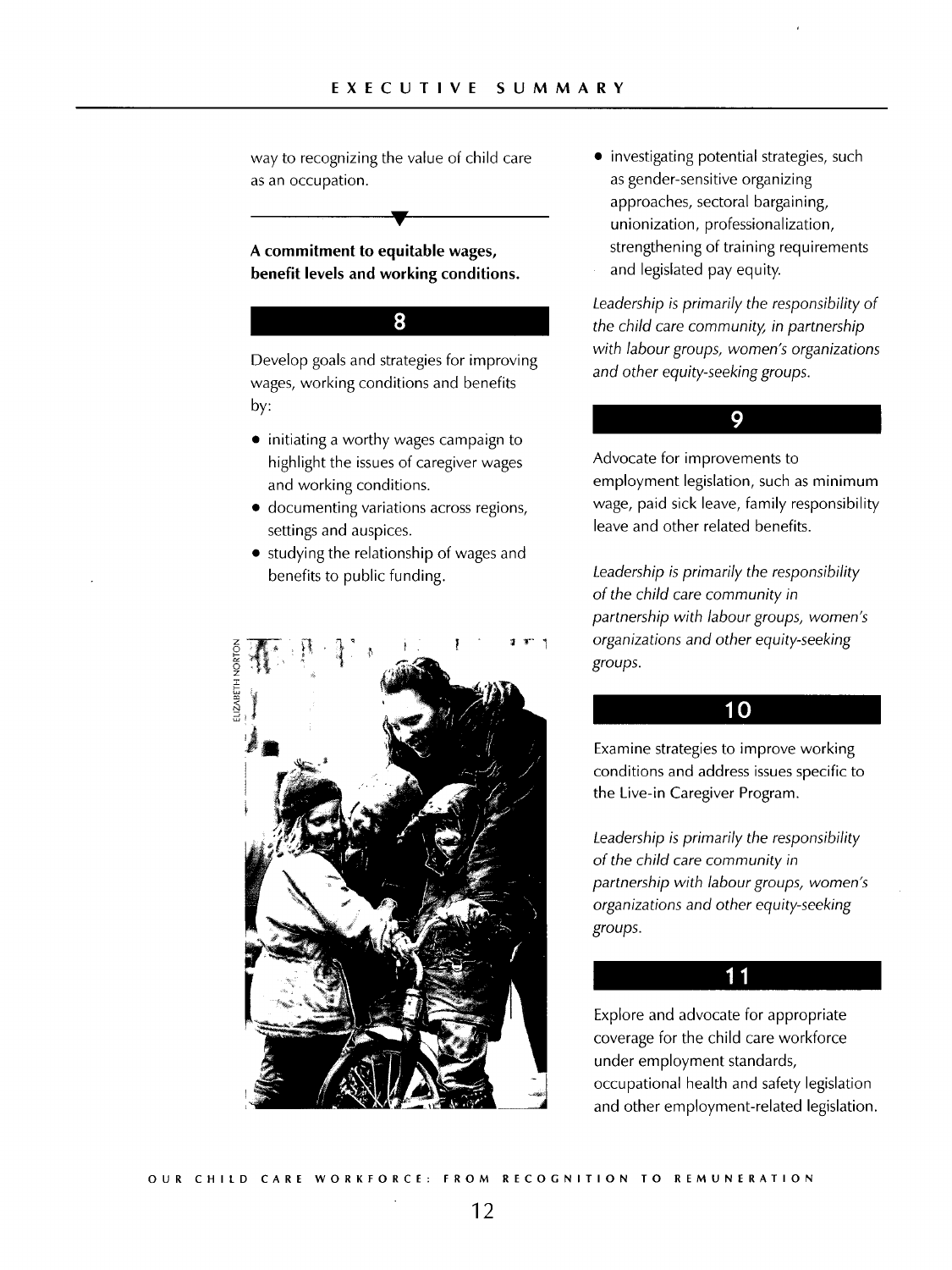*Leadership* is *primarily the responsibility of the child care community, in partnership with labour groups, women's organizations and other equity-seeking groups.* 

### **Training and Education**

The majority of postsecondary training for child care has focused on centre-based care for preschool-age children. While much of this knowledge and skill base is transferable to providing care and education for different-age children in a variety of settings, there is a need and demand for specific and specialized training in these areas. Also needed is a proactive training approach that focuses on the best practices for working with children of diverse abilities and backgrounds, and for dealing with the growing complexities and challenges of child care.

### **A commitment to a trained and competent workforce.**

Assess the content, length and effectiveness of postsecondary and other training programs to ensure appropriate preparation for the child care field and related early childhood services.

12

*Leadership* is *primarily the responsibility of postsecondary institutions, in collaboration with the child care community and provincial/territorial governments.* 

### $\cdot$  13

Develop and seek consensus around setting specific training guidelines, such as the *National Guidelines for Training in Early Child*  *Care and Education,* for all services, including family child care and school-age child care programs.

*Leadership* is *primarily the responsibility of the child care community.* 

### 14

Continue to develop and implement curricula that address gaps in training, such as family, rural and school-age child care, infant and toddler care, care for children with special needs and from diverse ethnocultural communities, family resource programs, flexible and innovative services, and the administration and management of child care services.

*Leadership* is *primarily the responsibility of postsecondary institutions and other organizations which provide training.* 

### $1<sub>5</sub>$

Increase program content to equip caregivers for the current social environment in areas such as verbal and written communication skills, social issues including poverty, race, family violence and gender issues, and tools to respond to the nature of the changing workforce and its impact on programming for young children.

*Leadership* is *primarily the responsibility of postsecondary institutions and other organizations which provide training.* 



Ensure that field practice experiences are an integral and well-supported component of training and education for all caregivers.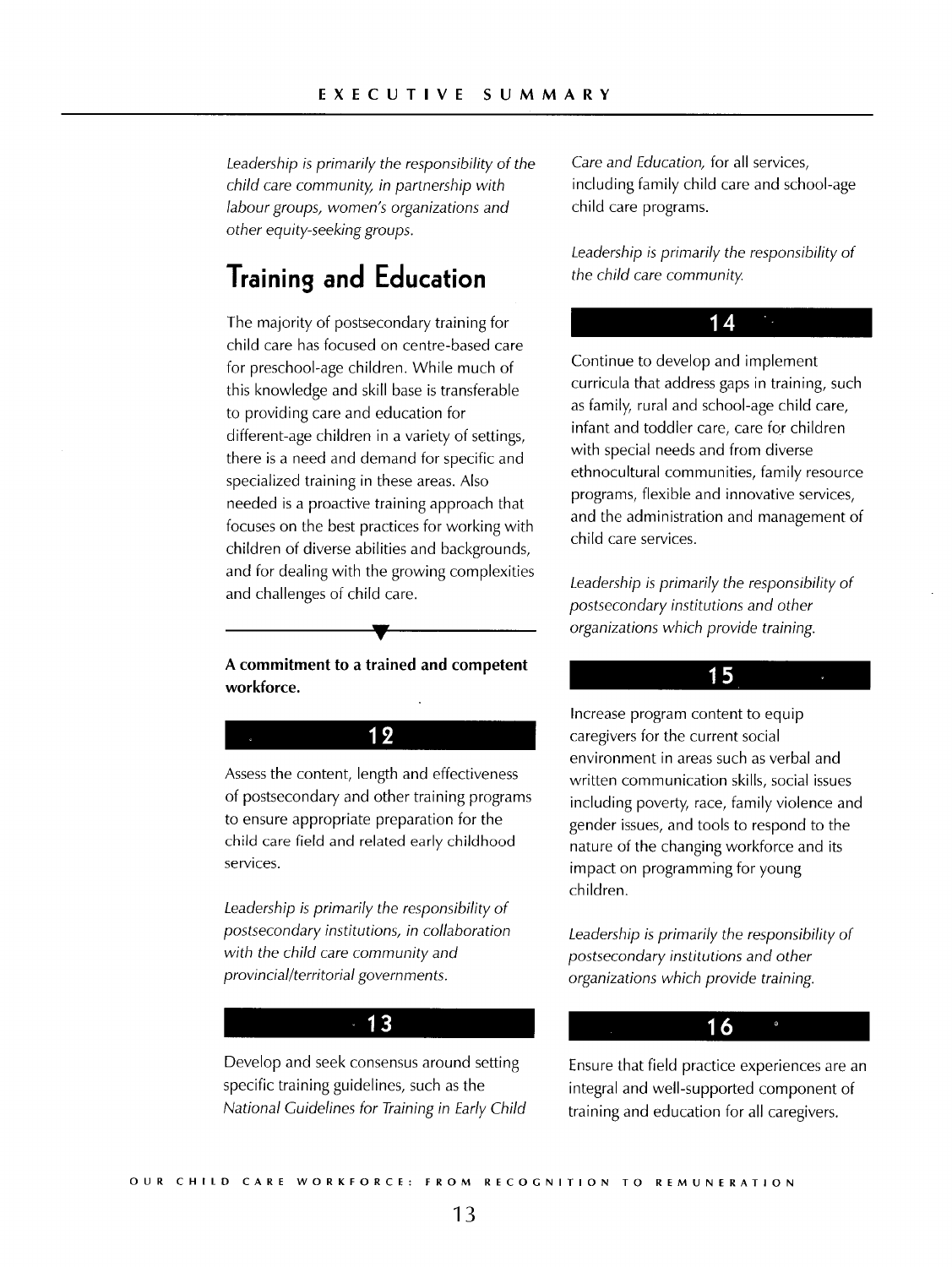*Leadership* is *primarily the responsibility of postsecondary institutions and other organizations which provide training.* 

Establish minimum training and education requirements for all caregivers in all regulated settings and an implementation plan with targets and timetables. Requirements should include a two-year postsecondary ECE or equivalent for centre-based caregivers.

*Leadership* is *primarily the responsibility of provincial and territorial governments, in consultation with postsecondary institutions and the child care community.* 

### **A commitment to make training and education more accessible.**

### 18

Ensure the availability and accessibility of training requirements, and opportunities for credit and non-credit professional development, continuing education, pre-service and in-service training for the child care workforce by:

- developing innovative community-based models of training,
- further studying and evaluating distance education and considering its role in the education continuum,
- continuing to develop and implement Prior Learning Assessment procedures for both postsecondary education credits and recognition for equivalency mechanisms,
- identifying strategies to increase the representation of students from diverse cultural and linguistic communities, and
- addressing financial barriers to participation in training through bursaries, grants and fee subsidies.

*Leadership* is *primarily the responsibility of postsecondary institutions, in collaboration with the child care community.* 

### **A commitment to opportunities for career mobility.**

19

Advance opportunities for transferability and articulation of credits within and among institutions within the same province or territory, from other provinces or territories, and internationally.

*Leadership* is *primarily the responsibility*  of *postsecondary institutions, in collaboration with the child care community.* 

### 20

Encourage and develop strategies to support caregiver mobility among child care settings and related early childhood services, such as career laddering and career latticing.

*Leadership* is *primarily the responsibility of the child care community, in collaboration with postsecondary institutions.*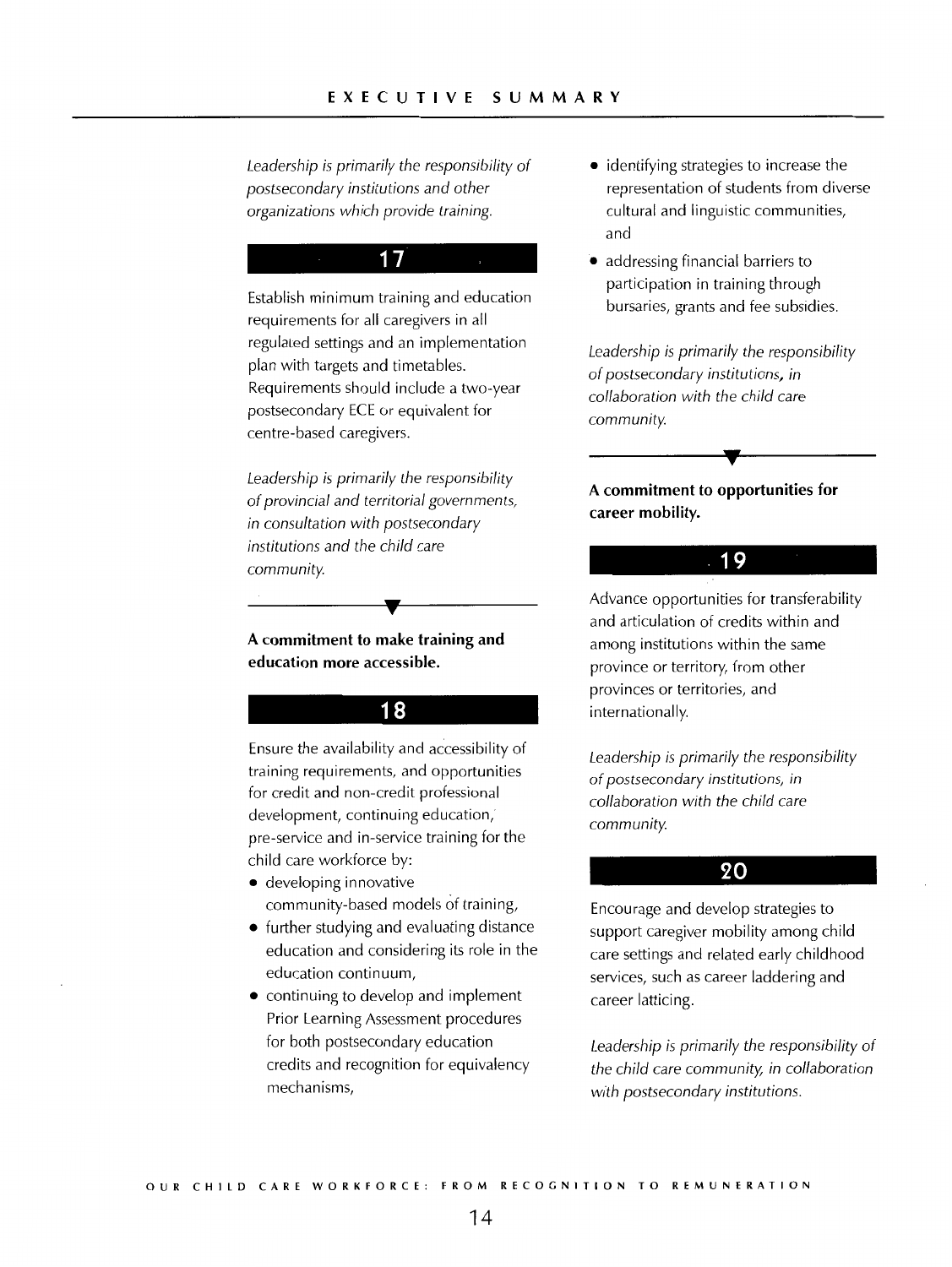

### **Research**

The work of this sector study, like other national studies of child care, demonstrates the weaknesses of data collection in almost all subjects related to child care. We need a strategy to collect data and coordinate a related research agenda for using this data effectively.

**A commitment to build and sustain a coordinated, comprehensive body of research on child care in Canada.** 



Coordinate a strategy for developing a Canada-wide plan for collection and synthesis of data and information related to child care.

*Leadership is primarily the responsibility of the federal government, using Statistics Canada expertise.* 



Ensure continued funding for child care and related research, evaluation and innovation through vehicles such as Child Care Visions,

the Child Care Initiatives Fund and other appropriate mechanisms.

*Leadership is primarily the responsibility of the federal government.* 

### 23

Synthesize and popularize research findings for policy development, to inform practice and to promote public education.

*Leadership is primarily the responsibility of the child care community, with appropriate financial support.*